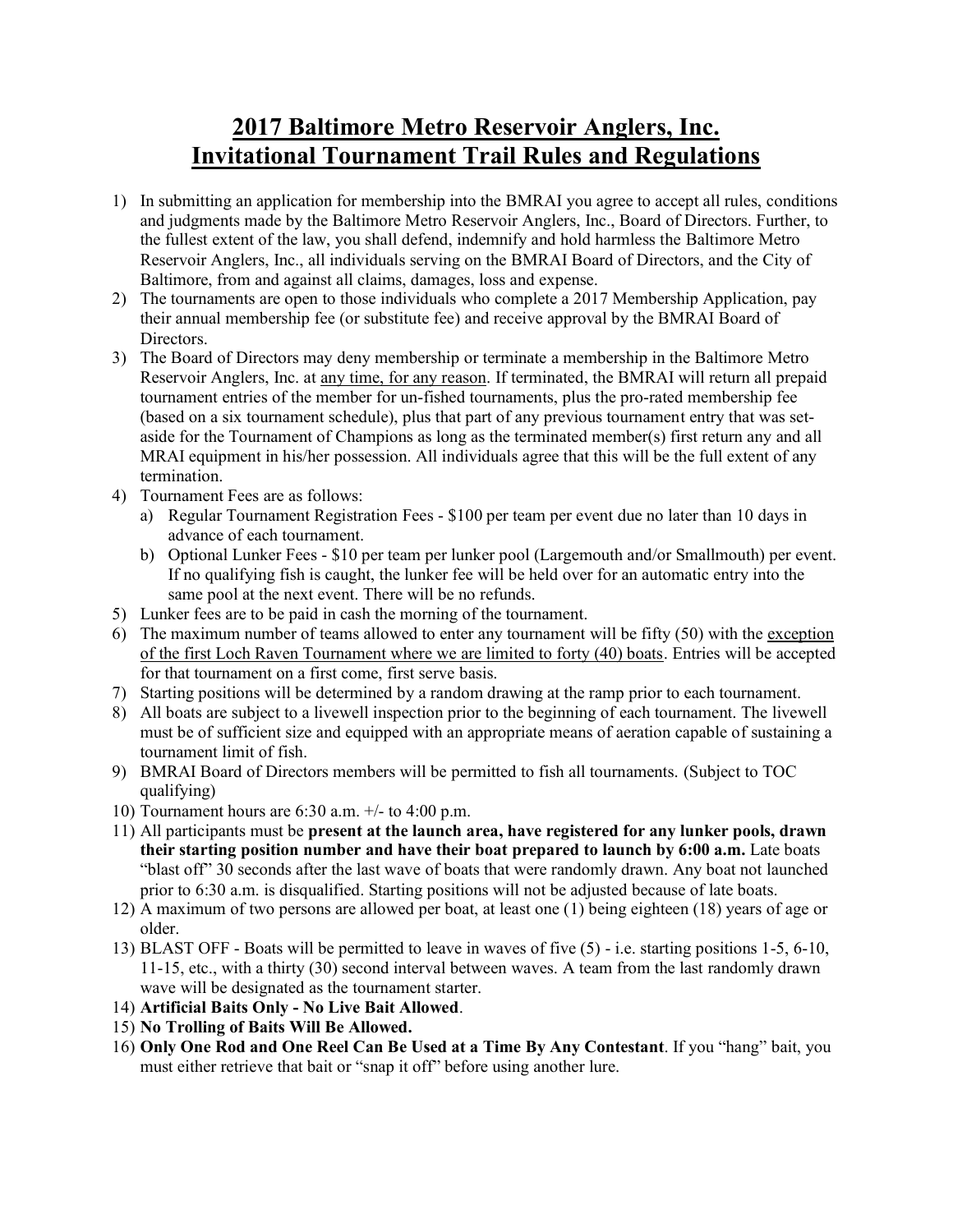- 17) **Alabama Rigs and variations of Alabama Rigs are allowed, if fished with only two baits having hooks, as is governed by Maryland law.**
- 18) **Each angler is permitted to fish no more than two lures per line.** (e.g. a Carolina rig may use a jig or some other hook and lure in addition to the primary lure, a topwater bait may pull or be pulled by another bait, etc.)
- 19) Should a member of a team have to leave the premises of the reservoir during the course of the tournament, they are unable to return to competition during that event. In such a case the remaining team member may continue to fish, but is only able to weigh five (5) fish.
- 20) Boats not at the official weigh-in site by the prescribed time will be disqualified.
- 21) Only Largemouth and Smallmouth Bass will be weighed in. A daily limit of eight (8) bass per team can be weighed in at all tournament locations. Any team bringing more than 8 fish to the scales shall be disqualified.
- 22) All fish must be a minimum of twelve (12) inches in length measured from **closed mouth to any part of tail on the BMRAI board**. Checking in a short fish will result in disqualification.
- 23) Weigh-in Procedure: All teams weighing fish are not allowed to trailer their boats before weighing. Keep all fish **in your livewell** until you are called to the weigh-in site. You will be called to weigh-in your catch in waves of five (5) boats, just as you were launched. Upon presenting your fish for measurement and inspection, you must present your team number/start position card to the attendant and then follow all instructions of the weigh-in team. Failure to follow weigh-in procedures will result in disqualification.
- 24) Dead fish penalties are as follows:
	- a) The penalty for one dead fish is 0.25 lb.
	- b) The penalty for two dead fish is 0.50 lb.
	- c) The penalty for three dead fish is 1.0 lb.
	- d) The penalty for four dead fish is 2.0 lbs.
	- e) The penalty for five or more dead fish is disqualification.
- 25) If a fish is to be weighed as a lunker, it must be marked with a cull tag, when presented for weigh-in. If the fish presented for lunker is dead, a 0.25 lb. penalty will be deducted from the weight of that fish for the lunker prize.
- 26) Dead fish may not be culled to be replaced by live fish, during the tournament. Note: MD possession Limit is 10 fish, only 8 fish may be brought to the scales. Dead fish may not ever be returned to the reservoir at any time.
- 27) After a team's fish have been weighed, that team **must** take all live fish back to their boat for release. Live fish **must be released** into the water at the mouth of the ramp cove into waters with a minimum depth of 20 feet. The fish may be released following the conclusion of the award ceremony if desired, provided adequate aeration continues until the time of release. Dead fish are the responsibility of the team. They can be distributed to those wishing to take fish home or they must be removed from the premises. Under no circumstances are dead fish to be returned to the reservoir, left at the weigh-in site, or disposed of in trash cans at the ramp area. **Failure to comply with these release procedures will result in disqualification for the event as well as all prizes for that event.** The BMRA reserves the right to verify that the fish have been properly released and/or disposed. The BMRA reserves the right to grant an exemption to this rule under extenuating circumstances but only with a majority approval of the directors prior to the boat being loaded onto the trailer.
- 28) Ties for finishing positions will be broken in the following manner:
	- a) highest number of fish wins,
	- b) largest fish wins.
		- i) If this does not break the tie, the position will be deemed a tie and the prizes and points will be added together and equally split between the tied contestants.
- 29) Any member that wishes to protest the score or conduct of a fellow competitor must do so in writing within thirty (30) minutes of the official weigh-in time. The accusing party will be responsible for the cost for a polygraph test should it be needed to resolve the protest.